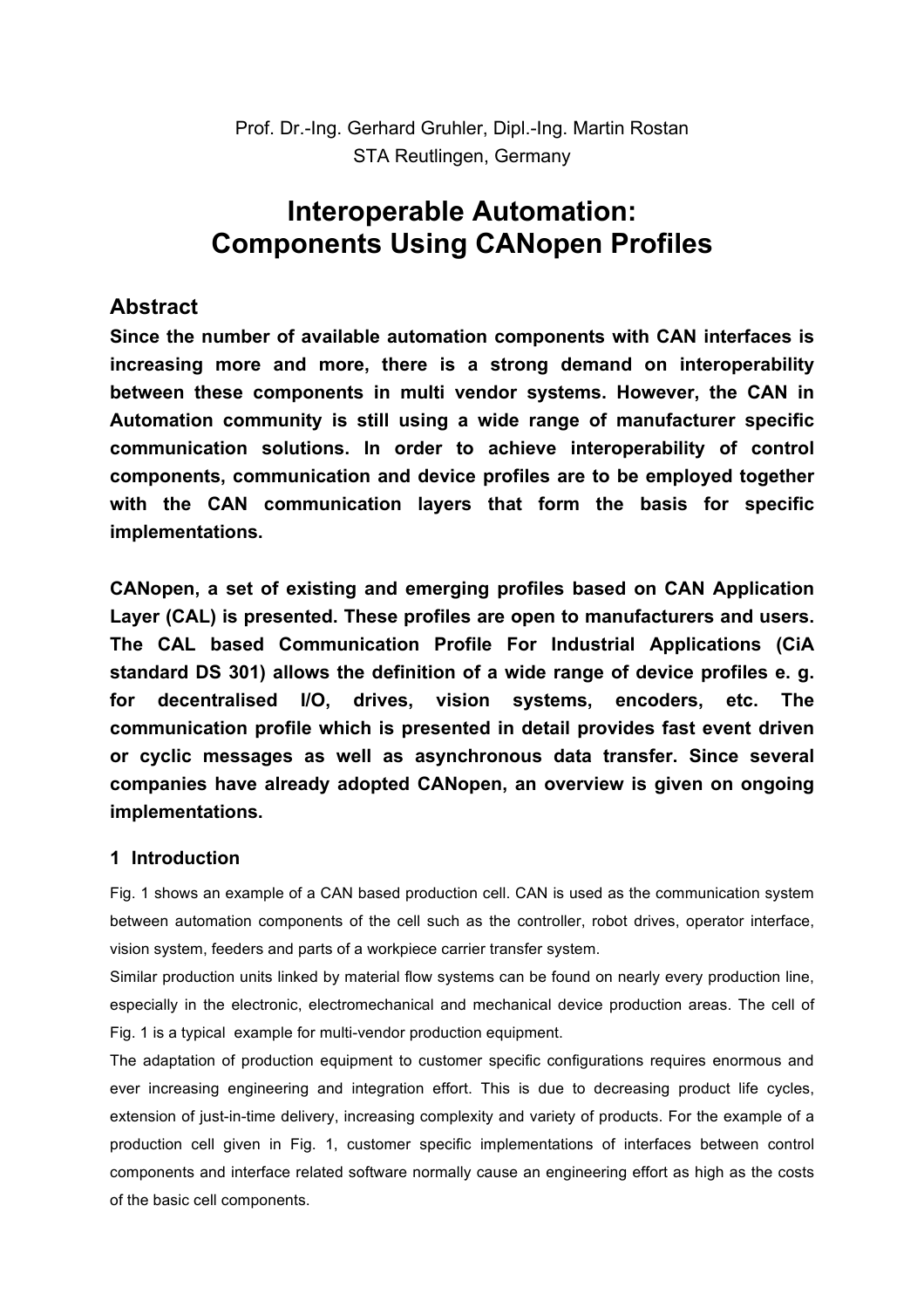

**Figure 1: CAN based multi-vendor production cell (CANopen Pilot Cell)**

Therefore the application of an open communication system should aim at two major problems: (1) interoperability between the basic functional elements of production cells has to be achieved, (2) traditional cell components usually directly connected to controllers do not support easy and fast cell set-up procedures due to missing installation and configuration flexibility.

#### **2 Open communication with CAN**

The use of CAN in automation components often implies the development of application specific parts of protocol software. When a new application is designed, at least a new proprietary "layer 8" specification (profile) is often invented. This might be a satisfactory solution for a certain period of time but the disadvantages become obvious. There is an enormous amount of effort to spend making CAN components completely interoperable. There are lots of protocols and more software versions which have to be supported and maintained. This creates costs which the customers won't pay for ever.

Fig. 2 shows the technical and commercial benefits which can be expected from open CAN communication using respective interoperable CAN based automation components. As a result, a feed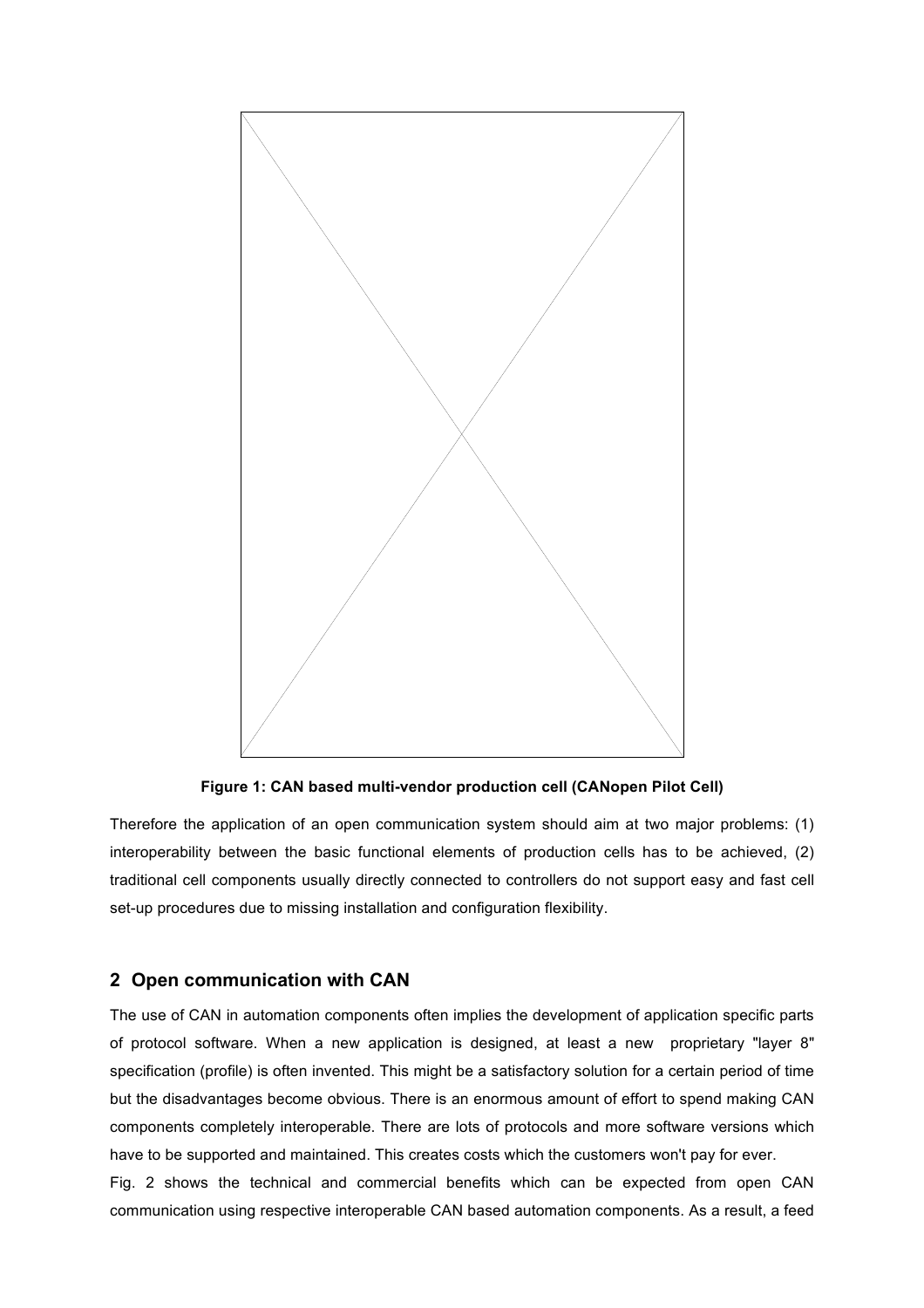forward effect will lead to an increasing number of manufactured components, to lower costs per part and a bigger market share. Additionally, it seems to be better for customers and manufacturers to protect the market share of a device by excellent functionality and a good price-performance-ratio rather than by the use of proprietary protocols.



#### **Fig. 2: Expected benefits achieved by open communication**

To achieve the indicated benefits at least partially, it is not sufficient to just make public a set of specifications. A really open CAN communication system for automation applications should meet some more requirements. To achieve a high degree of interoperability, open possibilities of a layer 7 protocol like CAL are to be specified by profiles. Fig. 3 shows an extract of a requirement list containing both technical and strategic aspects.

A communication system is considered to be "open" if the *chances* to draw commercial benefit out of both master and slave implementations are similar to all. This is especially important for small and medium-sized enterprises as they have a big share in the CAN in automation market.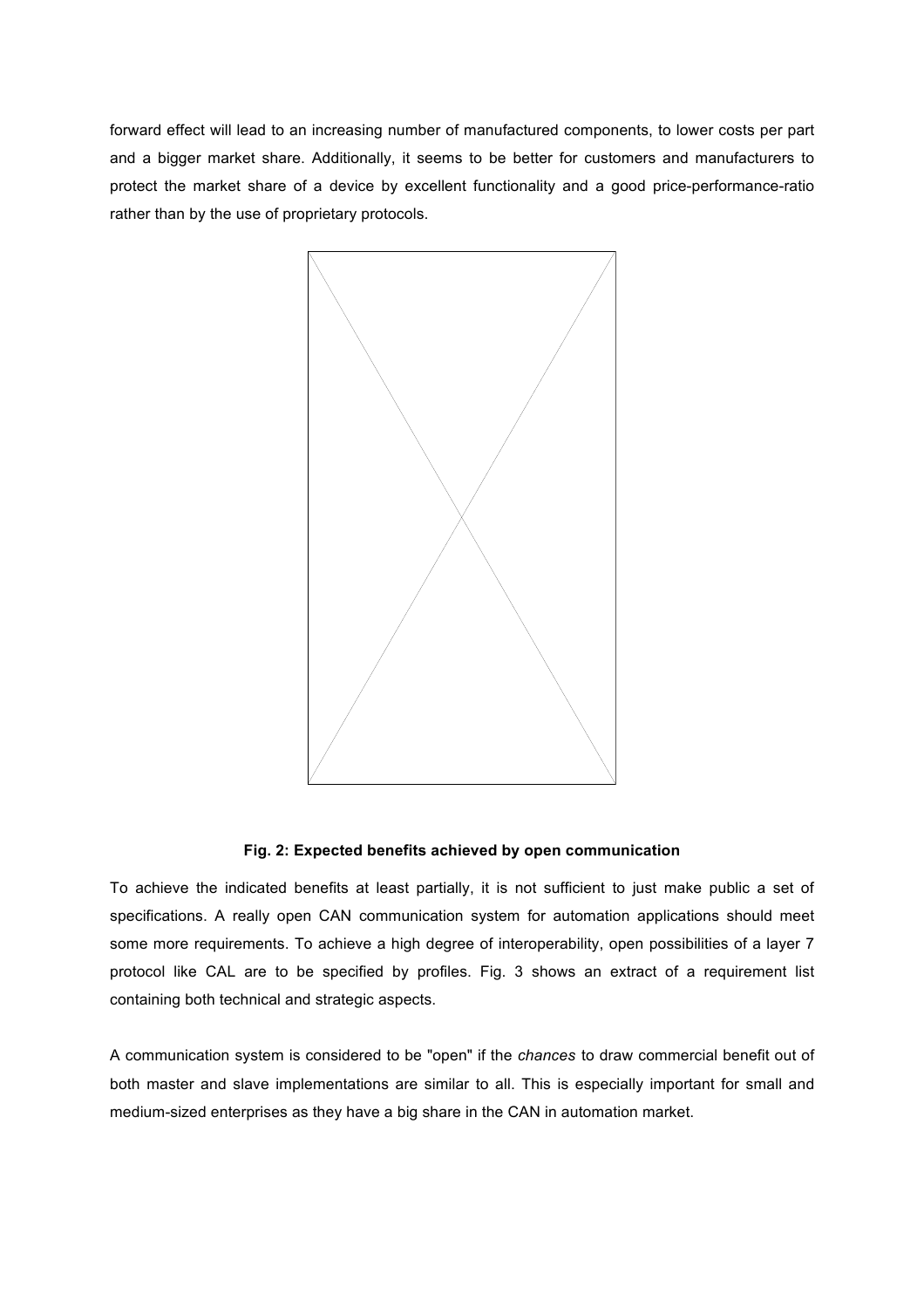



# **3 CANopen Communication Profile**

# *3.1 CANopen and CAL*

CAN Application Layer (CAL) was the first available open application layer specification for CAN, and many users expected to get the benefits described above by simply using CAL. However, whilst CAL specifies a variety of data objects and services, it does not intend to specify the exact use of these services, but provides all elements for designing CAN communication applications.

One can compare CAL with a well equipped toolbox without a user manual that details which tool one has to use in order to solve a specific problem (see Fig. 4). If for example, a parameter set has to be downloaded to a device, the entire set can be transmitted using domain transfer services, or one can define each parameter to be a variable which is downloaded with a write variable service. Alternatively, it is possible to use multiplexed variables with confirmed or unconfirmed services, NMT configuration control services, combine single parameters to structures with different access type, use various variable names and priorities, etc..

All possibilities are fully CAL compatible, but obviously not interoperable unless someone specifies which object and service type has to be used for which parameter, and how this parameter is to be interpreted.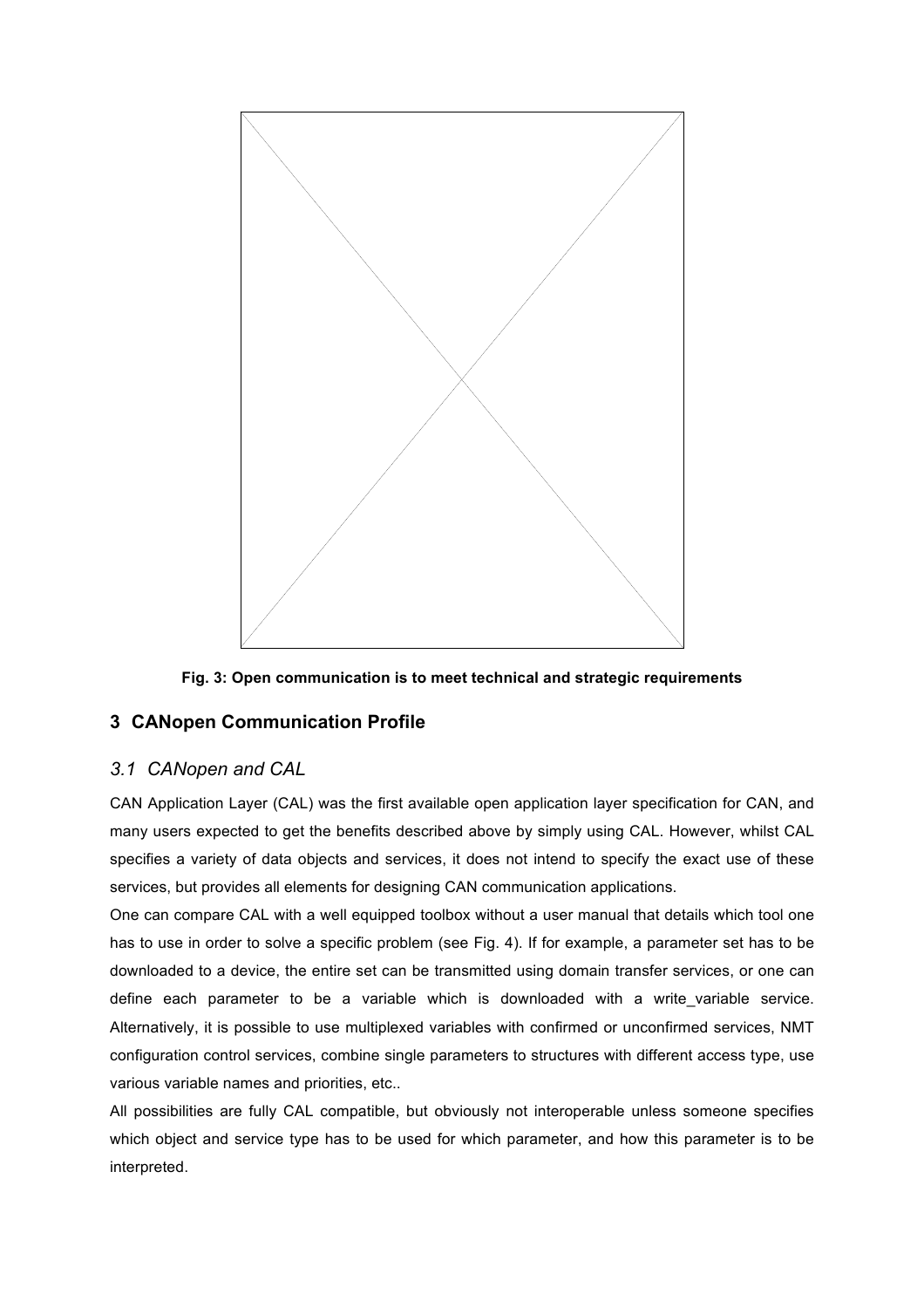



**Figure 4: Purpose of communication profile** 

By defining the subset and use of CAL, the CANopen "CAL based communication profile for industrial systems" (CiA-DS 301) provides the missing user manual that is needed to establish open and interoperable communication with CAL. Or, in other words, CANopen reduces CALs degrees of freedom in order to achieve interoperability, lean implementations and superior performance. This is comparable with Profibus, where Profibus-DP represents a successful real-time subset of Profibus-FMS, which is too complex for most applications. However, although similar in leanness, CANopen provides significantly more functionality than Profibus-DP.

All devices following the CANopen communication profile can interact perfectly in the same physical network (if required together with generic CAL devices). Full interoperability regarding data content is achieved by employing the appropriate *device profile*. The communication profile describes *how* to communicate, the device profiles detail *what* to communicate for each type of device (see fig. 5).

# *3.2 SDO and PDO*

Two data types with different characteristics are dominating in most automation system networks: one type is the real time data, which has to be transmitted quickly, preferably without any overhead, and with pre-defined structure. This process data is either transmitted in a cyclic, synchronous manner or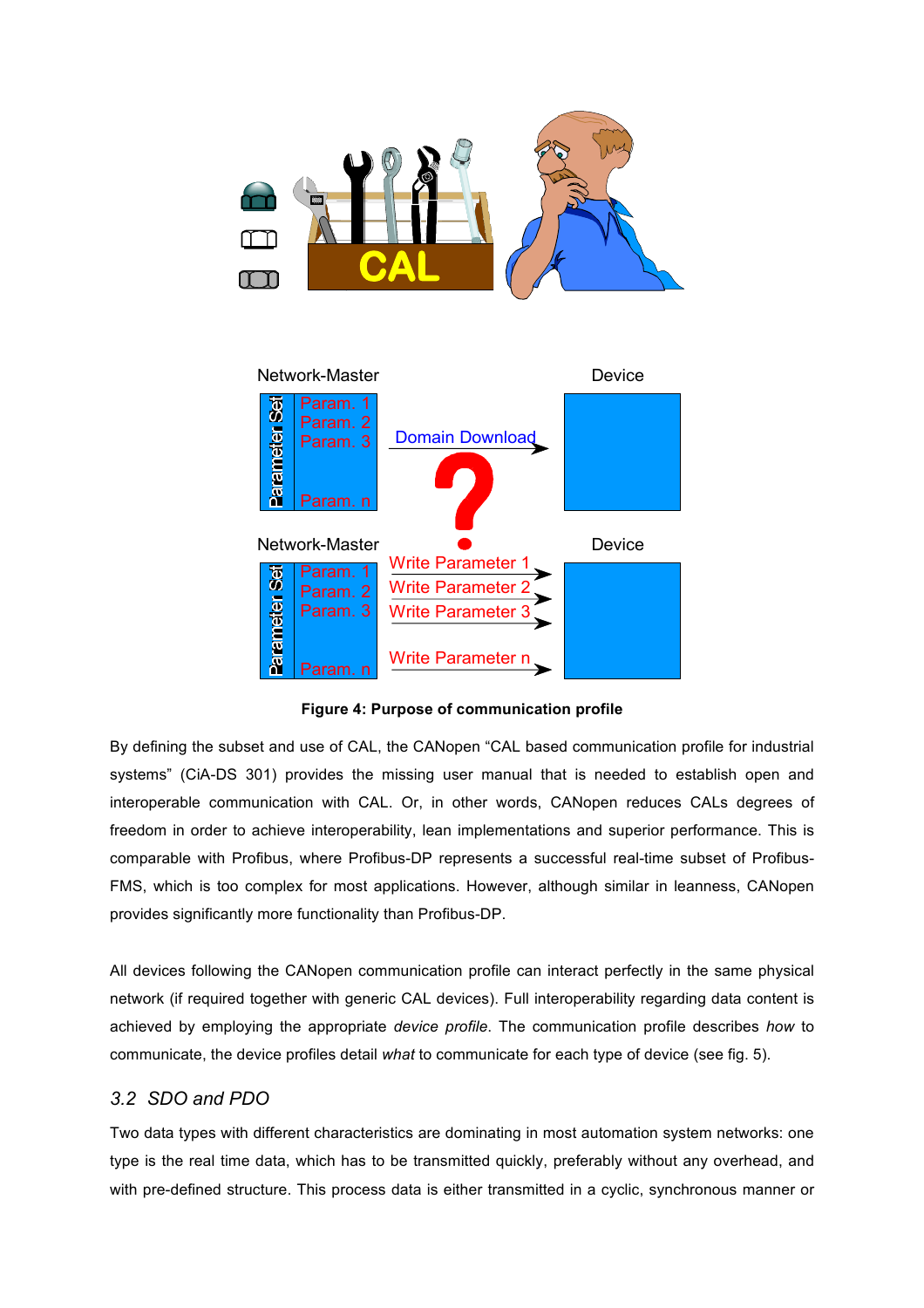asynchronously, event driven (taking advantage of CANs unique features: transmitting process image changes rather than the entire process image). Typical data content is I/O data or command/actual values for drives. An explicit confirmation of each process data is generally not required. A message of this data type is called Process Data Object (PDO), and CANopen uses the CAL event-service to transmit PDOs. The event service principally describes a CAN layer 2 message as it carries no overhead. CANs broadcasting features as well as its multi master features remain fully intact. PDOs get high priority identifiers in order to ensure their real time behaviour.



**Figure 2: CANopen Structure** 

Secondly there is parameter communication which has very different requirements: parameters have to be confirmed, they may consist of many bytes and then have to be split in several segments; parameters are typically transmitted asynchronously, and the requirements towards transmission times are moderate. It has to be possible to include address information in order to access a specific parameter out of a parameter list. CANopen introduces the Service Data Object (SDO) for such data and employs the CAL multiplexed domain service for transmission. The multiplexed domain protocol allows one to transmit parameters of up to 4 bytes with one handshake (protocol overview see Fig.6), including 3 bytes of address information. Most existing profiles (e.g. the Drivecom profiles) use 3 bytes addresses for parameters, and often limit the parameters to 4 bytes, so this expedited transfer covers all requirements for such devices. In case the service data length exceeds 4 bytes (e.g. an application program or a log file), a sequence of segmented messages follows to the initiate command. SDOs get low priority identifiers as they are not supposed to interfere with the PDO real time communication.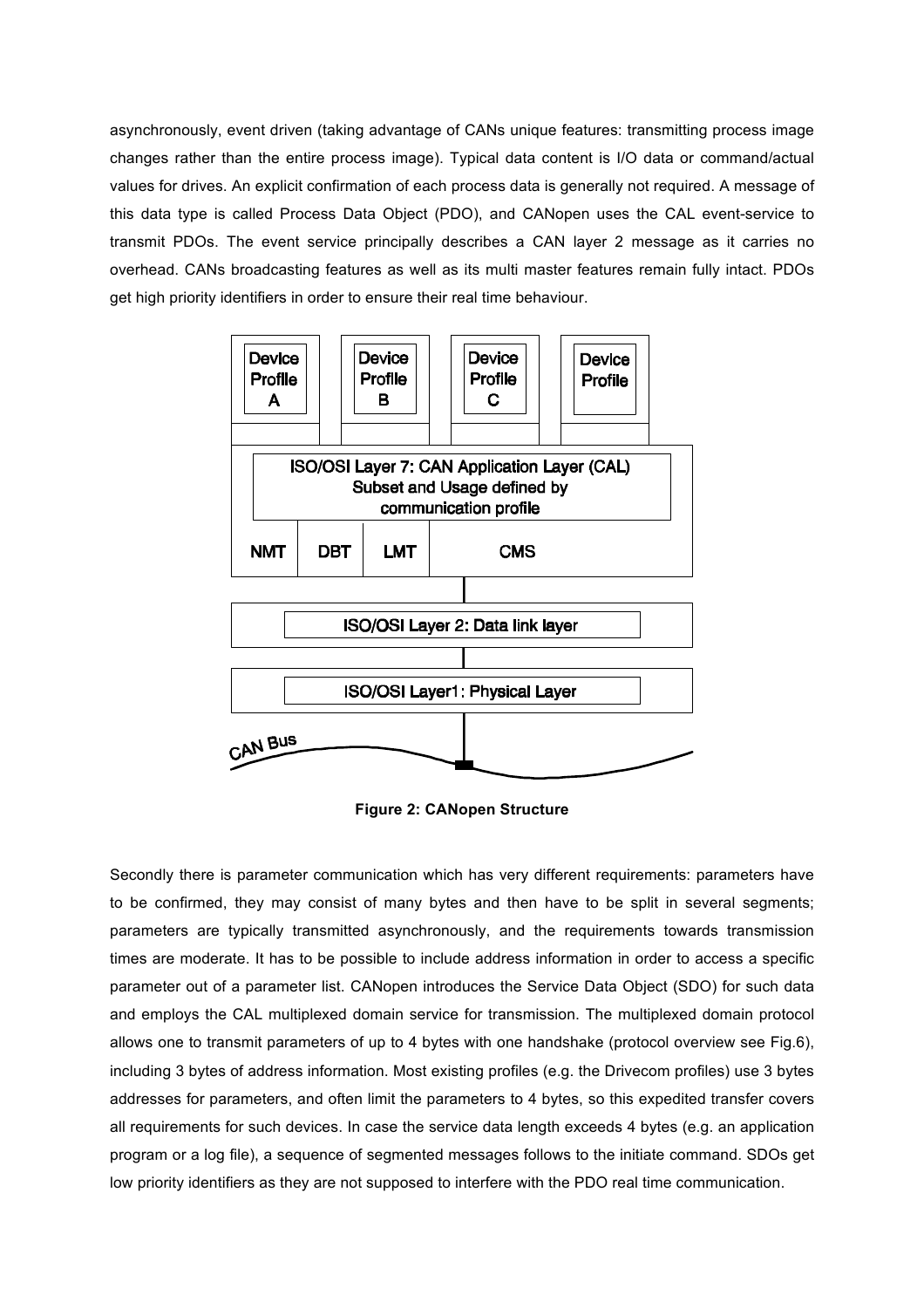

**Figure 6: Service Data Object: Multiplexed Domain Protocol**

# *3.3 Device Profiles and Object Dictionary*

All device parameters are listed in an object dictionary. This object dictionary contains the description, data type and structure of the parameter as well as the address. The address being composed of a 16bit index and a 8bit sub-index guarantees compatibility with the object dictionaries of available device profiles (e.g. Drivecom). Therefore, only the bus specific entries have to be exchanged with CANopen entries. The object dictionary is organised in a communication profile specific part which contains the communication entries, and in a device specific part which contains the device entries. The device specific part is specified in the device profile, the communication entries form the common subset of all devices, therefore they are specified in the communication profile. There is a range of mandatory entries in the dictionary which ensure that all CANopen devices of a particular type show the same basic behaviour. The object dictionary concept caters for optional device features which means a manufacturer does not have to provide certain extended functionality on his device but if he wishes to do so he must do it in a pre-defined fashion. Additionally, there is sufficient address space for truly manufacturer specific functionality. This approach ensures that the CANopen device profiles are "future-proof".

The CANopen device profiling provides a non-manufacturer specific path with upward compatibility. By defining mandatory device characteristics basic network operation is guaranteed. By defining optional device features a degree of defined flexibility can be built in. By leaving "hooks" for manufacturer specific functionality vendors will not be constrained to an out-of-date standard.

# *3.4 Boot-Up*

The CANopen boot-up approach caters both for simple and sophisticated devices by defining a mandatory minimal boot-up procedure that can be optionally enhanced if additional features are required. The full version is equivalent to the standard CAL boot-up, ensuring that the whole range of CAL features is accessible. However, the minimal version already covers a wide range of applications. The boot-up procedure assumes that by default the peripheral devices do not have to know what kind of application they are operating in. The network configuration takes place at one unit which can be the network management (NMT) master or a separate configuration tool called configuration master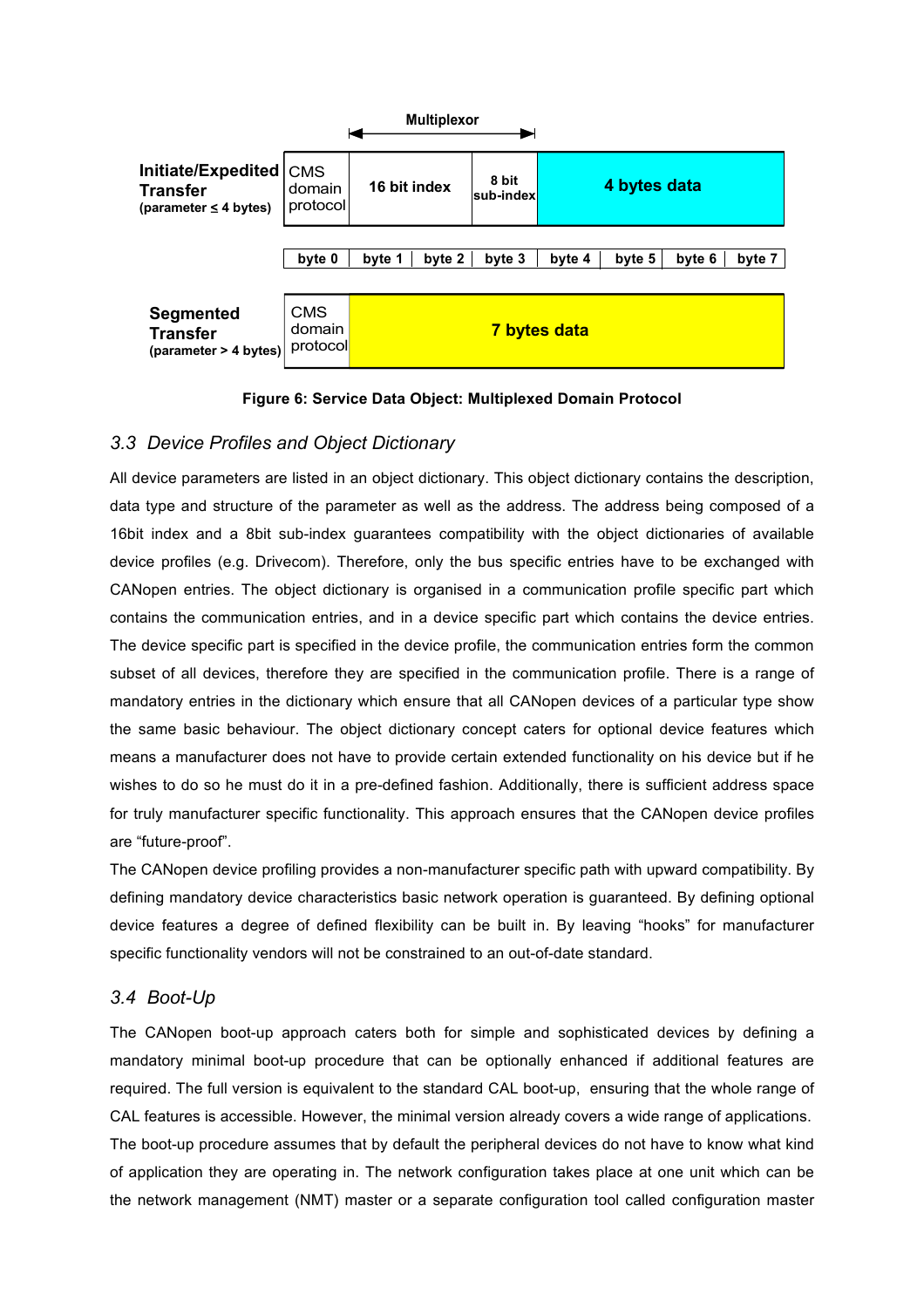which remotely controls the NMT master. At the boot-up this master device can download the configuration data via service data objects to the configuration slaves. If the slaves are capable of storing this information, this only has to take place if the configuration changes.

CANopen defines a set of default identifiers which are derived from a node-ID, thus providing access via an SDO to the object dictionary and real-time master/slave communication via PDOs without any specific parameterisation. Of course this default identifier distribution can be modified either by changing the appropriate parameters in the object dictionary (SDO access), or by employing CAL DBT services, if present. However, applications that comprise one device that controls all others can operate sufficiently well with the default settings.

#### **a) Minimal CANopen boot-up procedure b) Full CANopen boot-up procedure**







The minimal boot-up covers only two states: pre-operational and operational (see Fig. 7a). After power-on, a device is pre-operational, thus giving read and write access to its object dictionary as the service communication is established using default identifiers. The devices can now be configured (including identifier distribution via object dictionary access) if the default settings are not satisfactory. With the standard CAL "start remote node" command then the devices are switched into "operational" in order to start PDO communication. PDO transmission can be stopped altogether if requested by switching the device back into pre-operational. By using the CAL command "disconnect remote node" all communication parameters are reset, default values (e.g. preset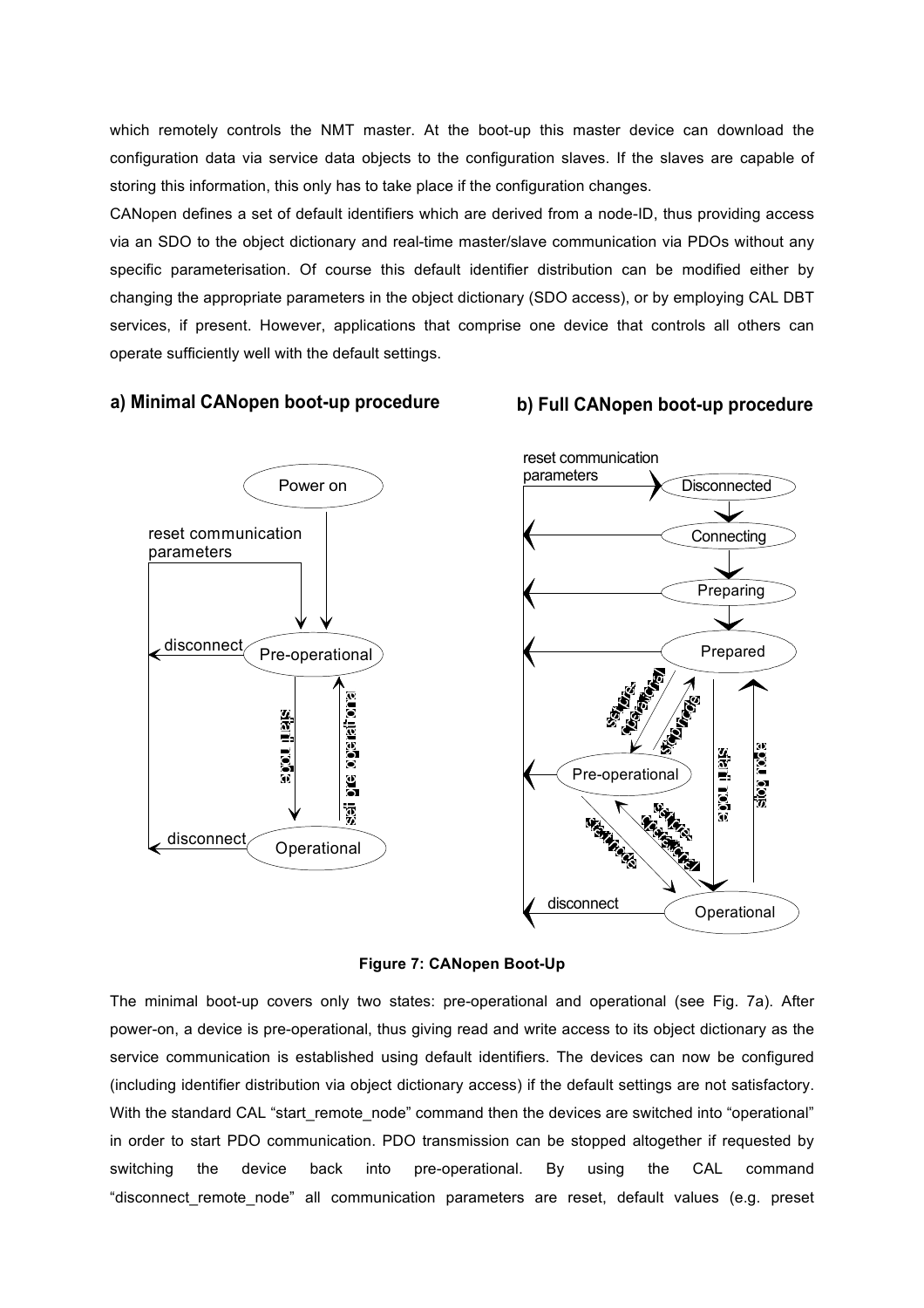identifiers) are valid again. All (NMT-) commands needed for this minimal boot-up use identifier 0 and are distinguished with the command specifier (cs) in the first data byte.

More sophisticated devices will support the full (CAL) boot-up (Fig 7.b) including DBT services which is started with a "disconnect" command, as all devices enter "pre-operational" after power-on. It is possible to have all combinations of devices in the same network, as the full boot-up can be performed separately with each device supporting it whilst the minimal boot-up is performed with the other devices. If the network master only supports minimal boot-up, all slaves behave like minimal slaves.

This boot-up concept ensures that very lean implementations are possible as all parameterisation (including most of the network configuration) can be done via one single CMS service, the multiplexeddomain protocol of the service data object. If the default settings are sufficient or if the devices are capable of storing their configuration data, the boot-up is reduced to one single two-byte message: "start all nodes".

#### *3.5 Bus Timing*

Besides the cyclic exchange of data many real time applications demand synchronisation between different bus nodes. I.e. axis of a kinematic have to be synchronised or I/O modules have to set outputs or read inputs simultaneously like a PLC. Synchronised drives expect commanded positions and send actual positions in pre-defined time windows. CANopen meets these requirements by introducing an optional synchronisation telegram with a high priority, which divides the time axis in equidistant communication cycles (see fig. 8). The synch-message does not contain data and can be used as an interrupt by I/O modules to then set outputs or read inputs. Intelligent devices like drives can synchronise e.g. using the PLL method. In the report window right after the synchronisation telegram the drives send their actuals and the I/O modules send their input values. Afterwards, in the command window, the commands and the output values are transmitted, which are then set valid at the next synch-signal. As the report window directly follows on the synch-signal it can be hit even by simple components without using timers. Bandwidth not used inside the windows and the time between the command window and the synch telegram is available for low-priority SDO messages.

As the synchronisation telegrams are optional, it is also possible to operate CANopen networks in totally asynchronous manner if desired. However, bus traffic and processor loading are much more predictable if bus synchronisation is used.

For applications that require optimal synchronisation (the synch-message may jitter slightly due to bus traffic at the synch transmission time), an optional high resolution synchronisation method has been specified which uses time stamping of synch messages. This enhanced synchronisation is especially useful for low speed networks with hard synchronisation requirements. However, it has been shown that the standard synchronisation method perfectly good at operating robot kinematics.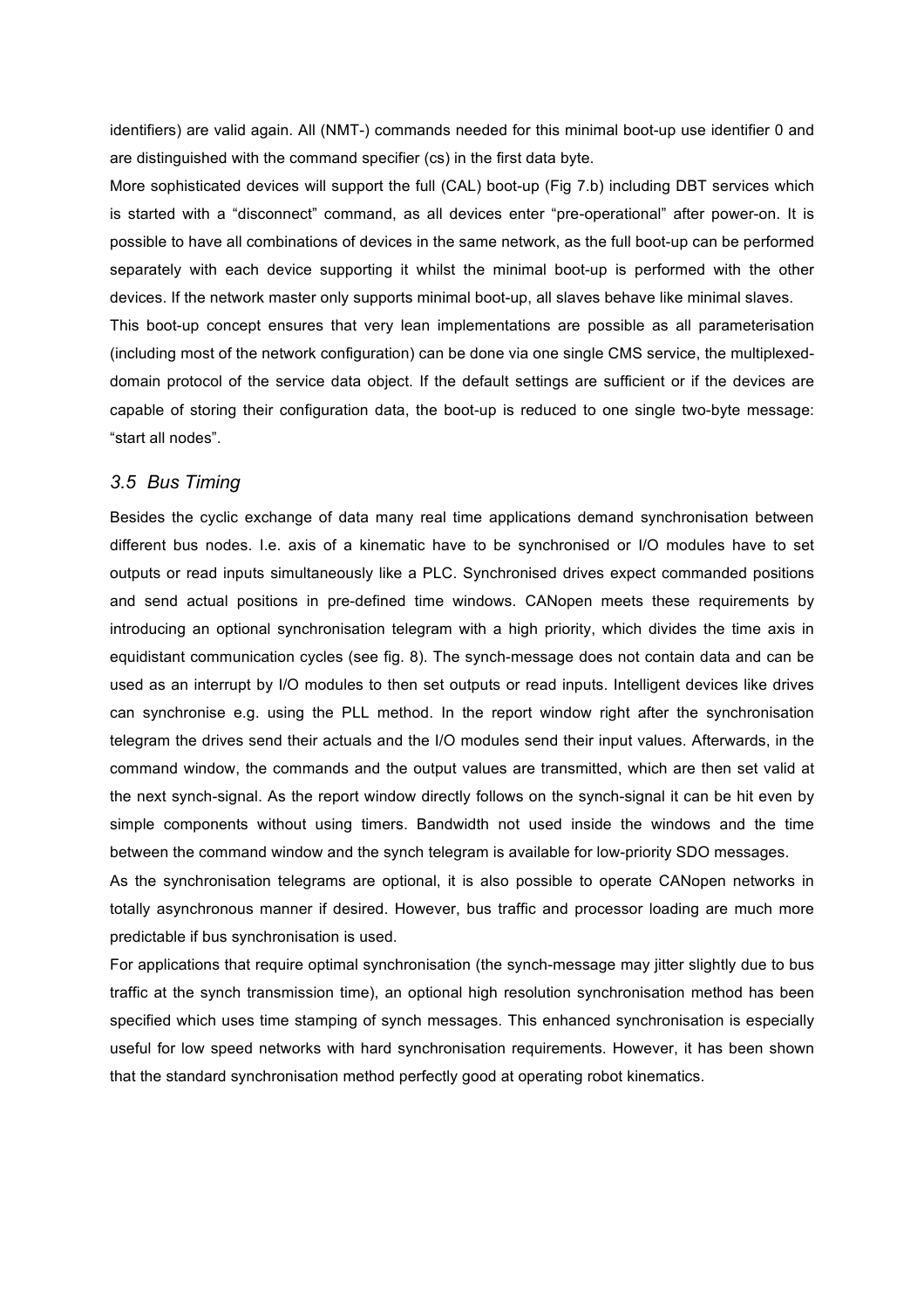

**Figure 3: CANopen Bus Timing**

#### **4 Implementations**

CANopen emerged from a joint European research project. In this project, several pilot networks featuring CANopen prototypes have been set up, thus ensuring that implementation experience accompanies the final profile specifications. A multi-vendor network similar to the one shown in Fig. 1 was displayed at the Hanover Industrial Fair 1995.

Although the CANopen communication profile specification was finalised only recently, there are already a number of CANopen implementations from several companies, many of them supported, some performed by STA Reutlingen. Experience with these implementations shows, that the CANopen approach allows generation of very lean code. It was possible to program a CANopen drive interface in C-language on an 8051-type controller with CANopen boot-up, dynamic identifier distribution, two PDOs, two SDOs, synch and emergency message support and full object dictionary access with less than 80 bytes of RAM and less than 6 Kbytes of ROM. The interrupt routine for the protocol is executed in less than 100 µs. A full implementation for a digital I/O module (including all features) requires about 10 Kbytes ROM, a down-sized version can be implemented with less than 4 Kbytes.

# **5 Test and Certification**

The advantages of open systems are only achieved if the protocol implementations are in exact agreement with the specification. Therefore suitable protocol test methods are being developed. Both in conformity testing (ISO/OSI-layers) as in interoperability testing (profiles) the device under test is stimulated with extensive test message sequences. These are combined manually or in automatic mode randomly out of a large number of small test strings in order to achieve maximal variance of test states. The test evaluation is performed automatically as well. In doing so long time tests are possible with changing characteristics.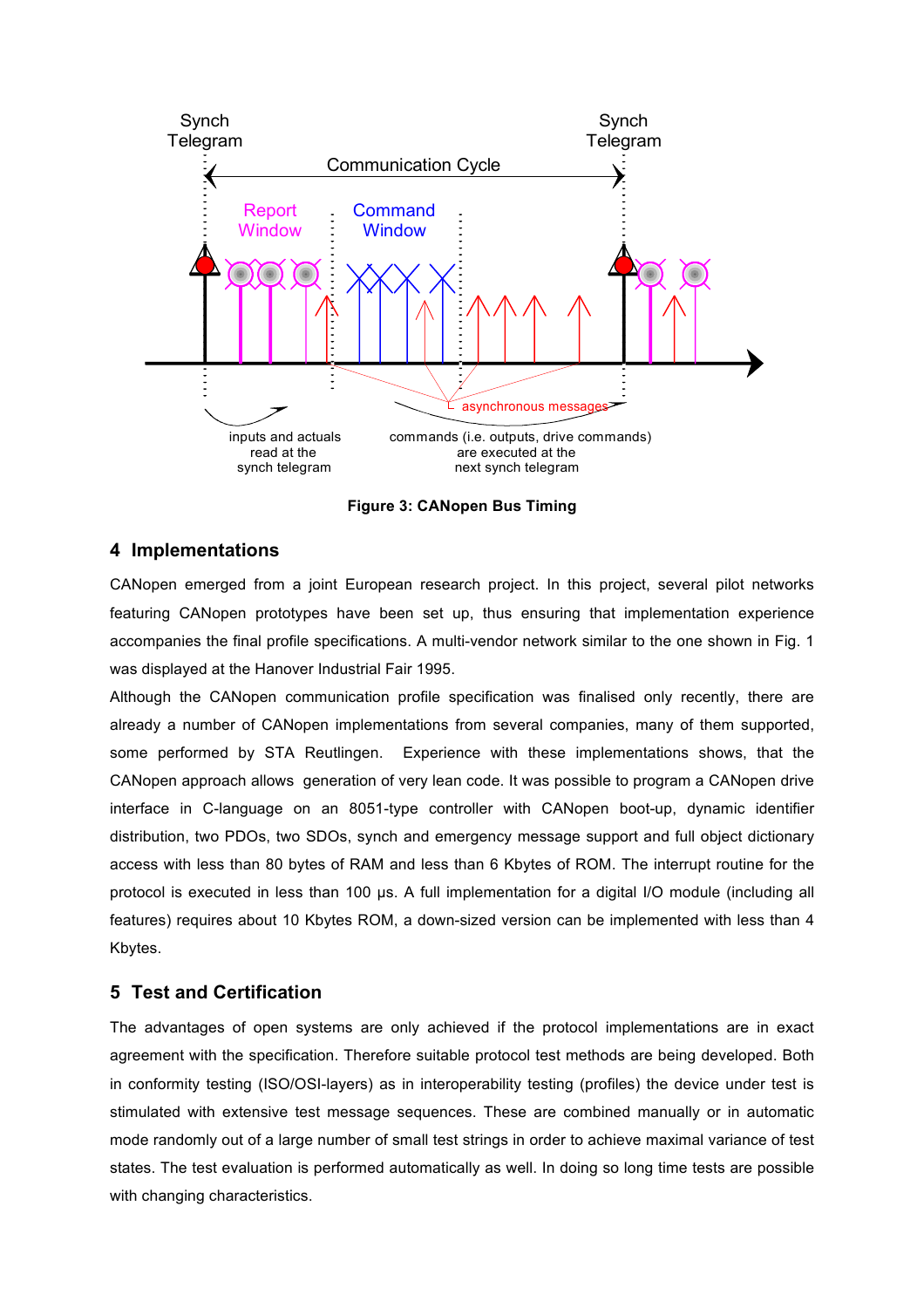Apart from the peer to peer test set-up there are multi vendor test beds available. Special care is taken to ensure that the devices not only work in one specific set-up, but in various environments with differing complexity, e.g. minimal slave implementations together with a full master implementation and vice versa.

The test will be performed by independent and acknowledged institutions, certification based on the test results will be done by the CANopen organisation.

#### **6 CANopen: the Open Communication Standard**

The CANopen development started in 1992, first prototype implementations have been available since beginning of 1994. CANopen so far has mainly focused on the technical aspects of the protocol development, ensuring that the resulting specifications meet the technical demands of a wide range of applications. Now that the specifications are available, the promotion and marketing of this protocol family is becoming more active. There is no large dominating company pushing this protocol with a large marketing budget, but there are many medium sized companies involved reflecting the structure of the European automation market, especially of the CAN market.

First products are already available, others are currently developed. Major drive and I/O component manufacturers have decided to use CANopen as their CAN protocol, several master implementations on PLCs and PLC interfaces are under way. The manufacturers have understood that CANopen has the following advantages:

- it is an open protocol, that is independent of a specific manufacturer
- the real-time capabilities of CAN are not restricted, but easily accessible
- it is modular, one only has to implement the required features
- it is interoperable
- it covers a wide range of applications, from robot control and PLC applications to networks with distributed intelligence, building automation applications etc.
- the profile structure is similar to existing profiles from Interbus-S, Profibus and others

Process data communication with CANopen is "pure CAN" without protocol overhead.

CANopen supports:

- auto-configuration of the network
- comfortable access to all device parameters
- device and network synchronisation
- cyclic and event driven process data transmission
- simultaneous reading of inputs
- simultaneous setting of outputs